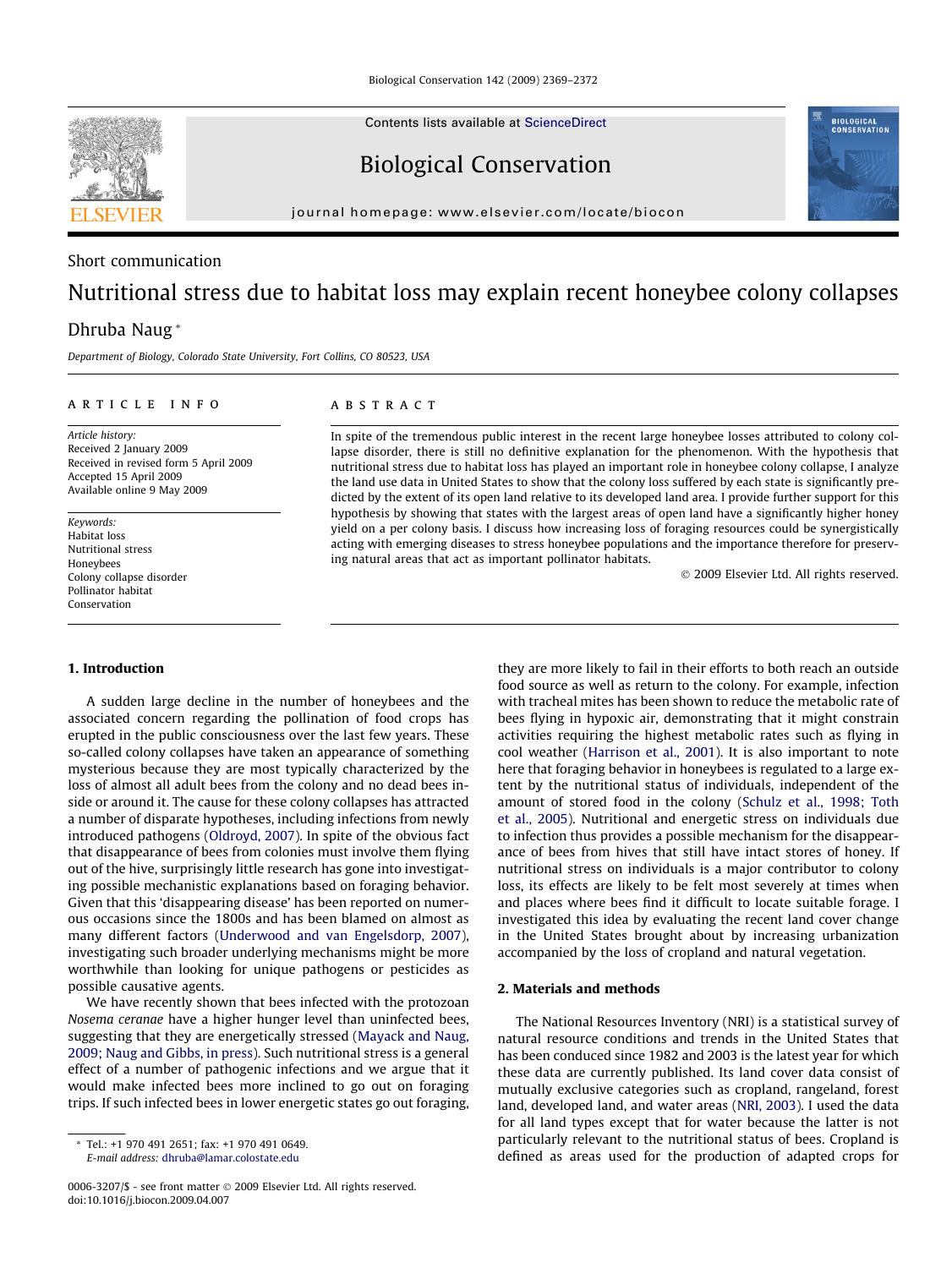harvest, pastureland is land managed primarily for the production of forage plants for livestock grazing, rangeland is composed principally of native grasses, grasslike plants, forbs or shrubs, and developed land consists of a combination of large urban and built-up areas and small built-up areas. From 1992 onwards, the data are available for individual states and using the data for the years 1992–2003, I considered a sum of crop, pasture and range land as a measure of open land area and calculated its ratio to developed land area in each US state as an index of their urbanization. I estimated the number of managed honeybee colonies and the honey yield per colony from data available with the National Agricultural Statistics Service [\(NASS, 2008\)](#page-3-0).

## 3. Results and discussion

NAAS data show that the number of honeybee colonies in the United States has steadily declined for the last 30 years, with large crashes occurring in the 1980s and 1990s (Fig. 1). Data from NRI show that during the same period there has also been a substantial decrease in the total land area devoted to cropland, pastureland and rangeland in the United States with a concurrent increase in the extent of developed land area ([Fig. 2\)](#page-2-0). While each land cover type is significantly correlated to the decline in the number of honeybee colonies in the US over this period, a stepwise multiple regression analysis suggests the extent of rangeland to be the only significant predictor ( $F_{1,3}$  = 212.78, P = 0.001; rangeland:  $t_3$  = 14.58,  $P = 0.001$ ; cropland:  $t_3 = 0.50$ ,  $P = 0.60$ ; pasture:  $t_3 = 2.10$ ,  $P = 0.17$ ; forest land:  $t_3 = 1.42$ ,  $P = 0.29$ ; developed land:  $t_3 = 2.25$ ,  $P = 0.15$ ). This result is particularly striking given that the composition of rangeland makes it the most suitable pollinator habitat out of all the different land cover types included in the data.

Although the observed pattern of land cover change is a fairly general trend and cannot be easily implicated in the recent colony declines, one can take advantage of a natural experiment that there is substantial variation in the colony loss suffered by the different US states. The proportional colony loss suffered by the different states was found to be negatively correlated to the relative extent of their open land with respect to their developed land area  $(r = -0.30, P = 0.05, N = 40,$  [Fig. 3](#page-2-0)). Given arguments that agricul-



Fig. 1. Number of managed honeybee colonies in the US estimated from the National Agricultural Statistics Service. Data is unavailable for the missing years.

tural intensification has resulted in much of America's crop lands having become homogeneous and a resource desert for bees ([Kre](#page-3-0)[men et al., 2002; Winfree et al., 2008\)](#page-3-0), the land use ratio was recalculated without including cropland in the open land area but it did not impact the statistical significance of the above pattern. A partial correlation analysis controlling for the number of colonies in each state provides even stronger evidence that the relative extent of open land area is an important predictor of colony loss or lack thereof  $(r = -0.33, d.f. = 37, P = 0.03)$ . Five of the 10 states with the lowest per cent declines in colony numbers were among the top 10 states with the highest proportions of open land and include states such as Nebraska, New Mexico, North and South Dakota. In contrast, states showing some of the highest colony losses such as Florida, New York, Ohio and Pennsylvania were found to have some of the lowest values for this land use ratio.

Some studies showing that developed land such as urban and residential areas provide suitable habitats for native bees ([Frankie](#page-3-0) [et al., 2005; Cane et al., 2006; Winfree et al., 2007\)](#page-3-0) have been largely misconstrued as all bees being quite adaptable to anthropogenic land use patterns. While urban landscapes may be somewhat hospitable to native bees which are largely solitary or live in small social groups, this might not be true for honeybees which are more constrained by foraging resources than nesting areas. Small gardens in urban areas might be simply quite inadequate in providing sufficient resources for honeybees, a colony of which consists of about 50,000 individuals and has an annual nectar budget of about 120 kg and a pollen budget of 20 kg ([Seeley,](#page-3-0) [1995\)](#page-3-0).

If open land area is critical to the nutritional health of bees, one should also find a relationship between its extent and the amount of honey produced by a colony. Once again, states with the largest total open areas were found to have significantly higher honey yields per colony ( $r = 0.28$ ,  $P = 0.08$ ,  $N = 40$ , [Fig. 4](#page-2-0)), underlining the role habitat loss can have in the recently observed colony declines. If nectar resources are scarce, bees are going to find it increasingly hard to locate suitable foraging patches and their chances of successfully returning to the colony are likely to drop, especially on a cold spring or fall day when metabolic demands are the highest and they are already stressed by the effects of a pathogenic infection. Observations that bees found dying or dead outside show significantly higher levels of infection [\(Harrison](#page-3-0) [et al., 2001; Higes et al., 2008](#page-3-0)) than bees found within the colony emphasize that bees experiencing a metabolic stress due to infection are deficient in returning to the colony from a foraging trip.

In spite of the strong correlation between land use pattern and colony decline observed in this analysis, some caution needs to be exercised in this interpretation given the usual limitations of survey data collected from different sources. For example, only a gross estimate of colony loss or gain can be made from the NASS data because it is not designed to account for the fact that beekeepers compensate for some of their losses by splitting surviving colonies and establishing more. Moreover, the data include only those bee colonies that are managed by beekeepers owning more than five hives. Transportation of colonies across different states also results in some colonies being counted not only more than once but also being counted in different states. Some states with seemingly high urbanization such as Connecticut, Delaware, Maryland, Massachusetts, New Hampshire, and Rhode Island could not be included in the analysis because data for these states are not published separately by NASS. The power of this analysis is restricted to some extent by the availability of land cover data only until 2003 but similar declines in both the number of colonies and open land area through the 1980s and the 1990s suggest that the recent surge in colony decline might not be an entirely new phenomenon.

Honeybee numbers have been threatened in the past due to exotic parasites but what might be making it more and more diffi-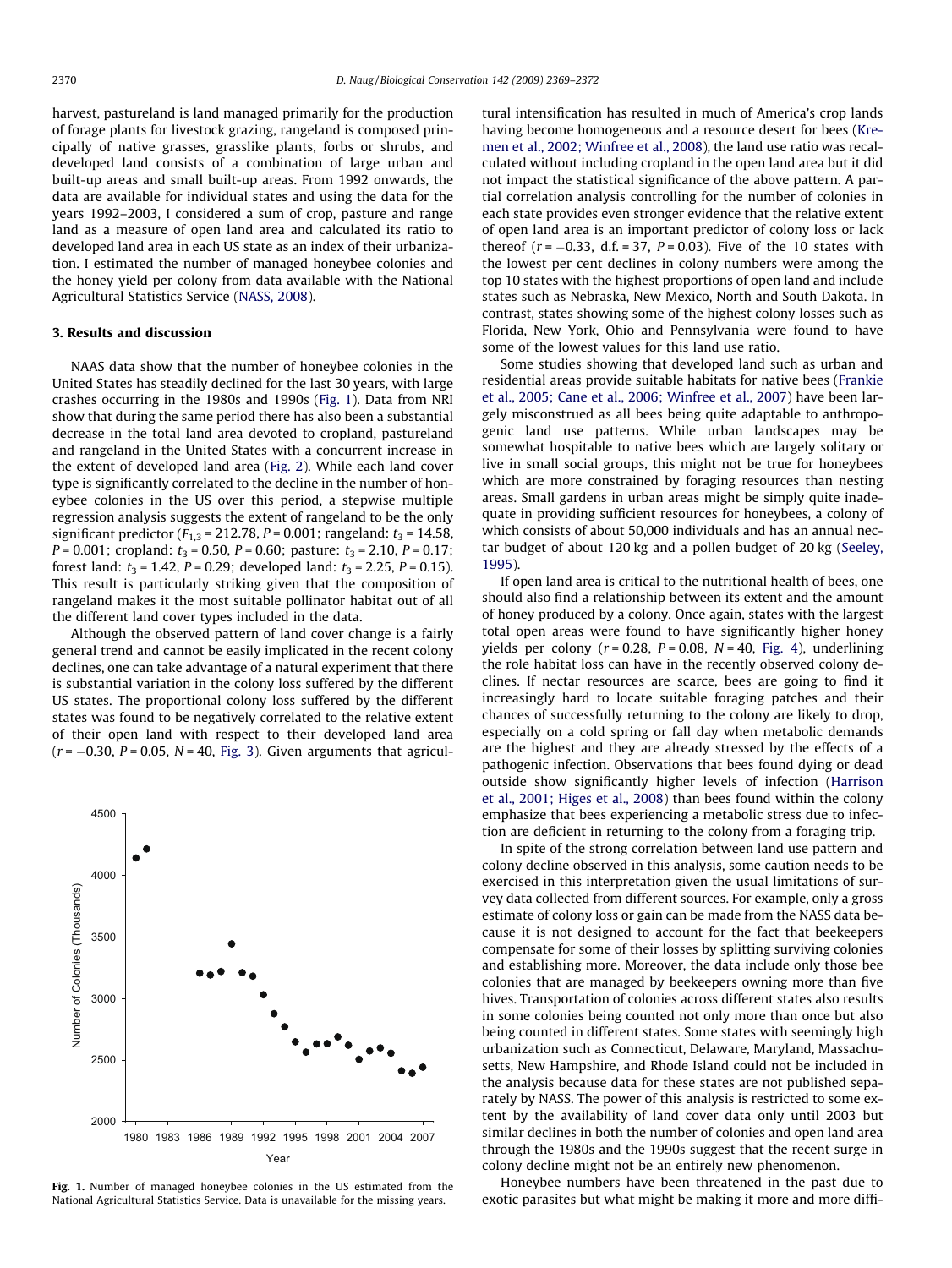<span id="page-2-0"></span>

Fig. 2. Change in four different land types in the US calculated from the National Resources Inventory survey is correlated to the loss in number of honeybee colonies in the same time period: (a) cropland (r = 0.98, N = 5, P = 0.001); (b) pasture (r = 0.95, N = 5, P = 0.01); (c) rangeland (r = 0.99, N = 5, P = 0.001); and (d) developed land (r = -0.92.  $N = 5$ ,  $P = 0.02$ ).





Fig. 3. Ratio of open land to developed land area in 40 US states in 2003, the latest year for which such a breakup is currently available, is significantly correlated to the proportion loss in the number of bee colonies in these states between 2003 and 2007. A lower value of the ratio refers to more developed land relative to open land and a higher value translates to the opposite. Negative values for loss indicate an increase in the number of colonies from the previous year.

cult for bees to cope with emerging pathogens and the consequent stress is an increasing loss of habitats that form their foraging re-

Fig. 4. Extent of total open land area in 40 US states is significantly correlated to the honey yield per colony for the year 2003.

sources. Nutritional stress, in addition to making it difficult for bees to find food, can in general interact with a host of other factors on a long-term basis, such as impacting the immunocompetence of individuals and the demography of the colony in terms of birth and death rates. Scarcity of nectar and pollen can lead to simultaneous